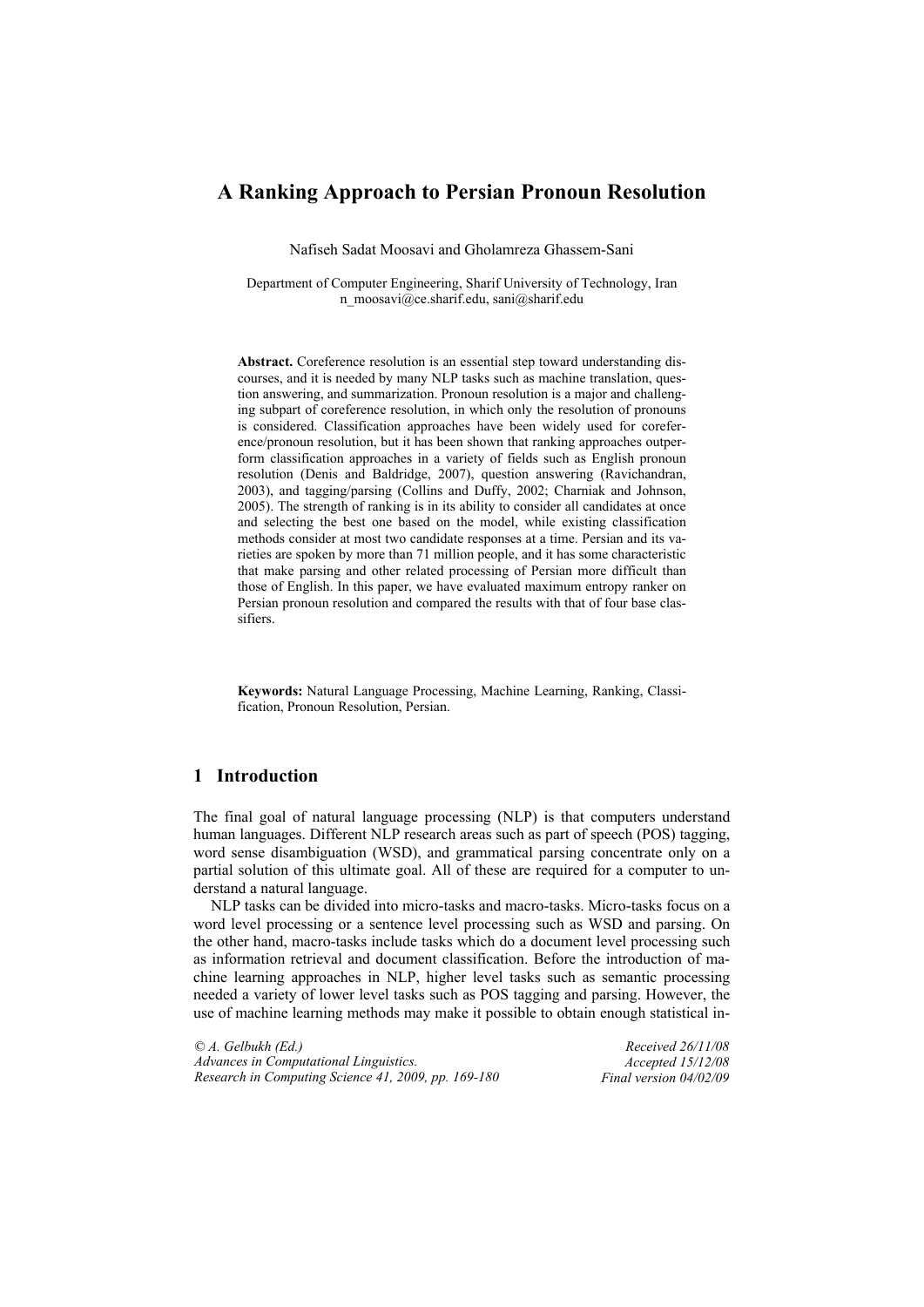formation to make these lower level tasks unnecessary. Although learning methods result in a satisfactory performance in many tasks, they are limited and hardly can provide complete necessary information.

There is a missing link between sentence level processing and document level understanding; and an important example of such a missing link is the resolution of pronouns.

Pronoun resolution is a crucial and difficult subpart of an overall task named coreference resolution. Coreference resolution determines the group of noun phrases that refer to the same real world entity.

In recent years, the ranking (re-ranking) approaches have been successfully applied to a variety of NLP tasks including English pronoun resolution (Denis and Baldridge, 2007), and the achieved results show that the ranker outperforms simple classification methods. In this paper, we presented the evaluation of a ranking model applied to the Persian pronoun resolution.

## **2 Related Work**

Since there is no previous work on Persian coreference/pronoun resolution, we briefly review some of the most recent related works applied to English.

### **2.1 Classification**

The usage of machine learning methods in pronoun resolution began with a simple naïve Bayes approach (Ge et al., 1998), in which the random variable was a candidate reference for a given pronoun. Soon et al. (2001) and Ng and Cardie (2002) used decision tree for coreference decisions; classification is done by pairing each candidate noun phrase and deciding whether they are coreferent or not.

Yang et al. (2003) proposed the use of competition learning in coreference problem. In their proposed method, every training sample is made by one anaphor and a pair of candidate antecedent, one positive antecedent and a negative one. In this way, the classifier has more ability to compare different candidates.

### **2.2 Clustering**

Cardie and Wagstaff (1999) represented every noun phrase with a feature vector and then used a clustering algorithm for partitioning these feature vectors. Every resulting partition represents an entity. Avoiding triangle inconsistency is an advantage of clustering over classification. Classification makes decision about the pairs ("Mr. Green", "Green") and ("Green", "she") independently, so "she" in the second pair may be recognized as being coreferent with "Green", while its gender is incompatible with "Mr. Green", which is coreferent with "Green". However, in clustering these decisions are made dependently. Before adding a noun phrase to a cluster, its consistency with all existing noun phrases of that cluster is checked.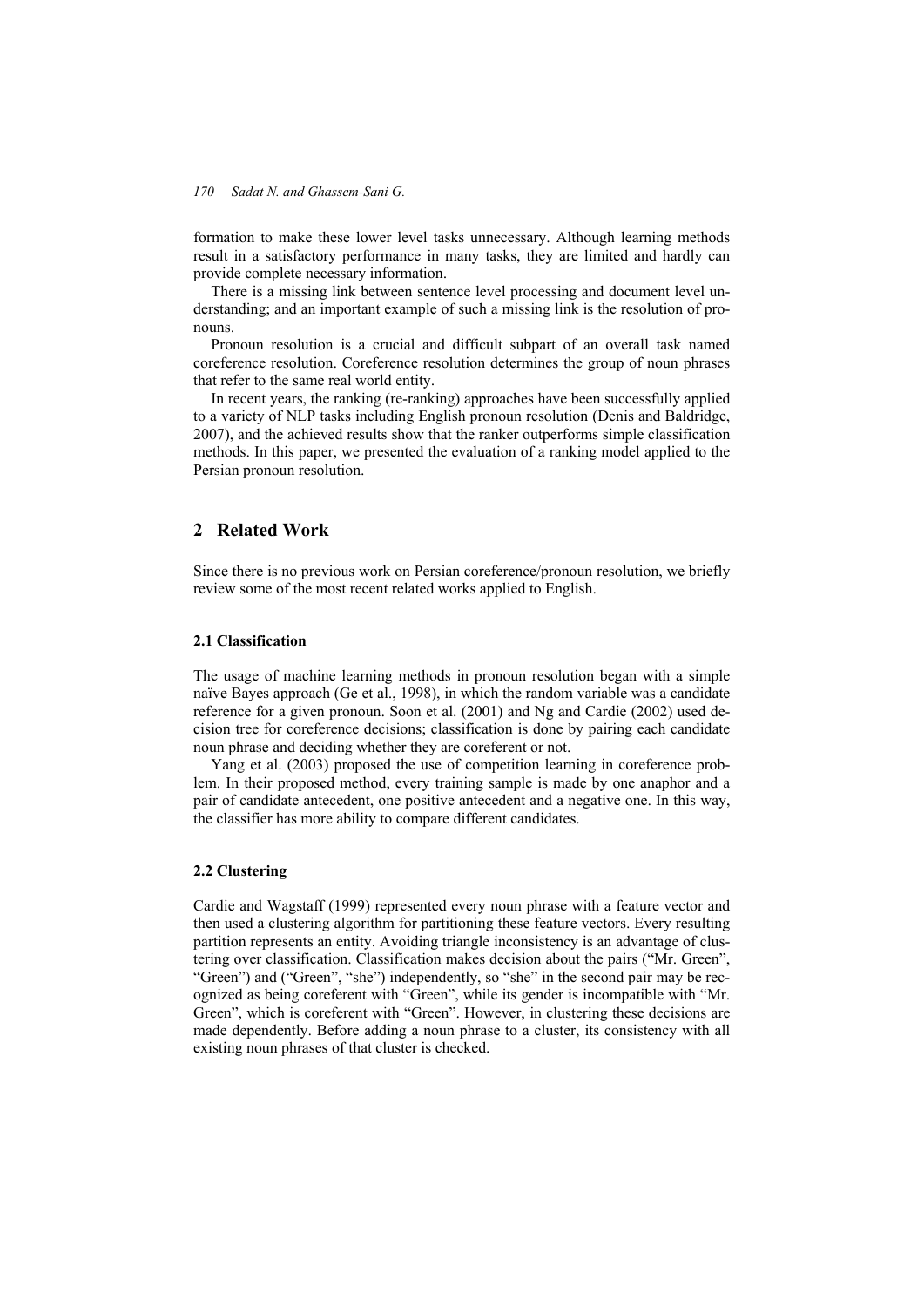Wagstaff (2002) offered constrained clustering for coreference resolution. The proposed algorithm accepts the constraints in the forms of "must-link" and "cannotlink". "must-links" represent noun phrases that should be placed in the same cluster, and "cannot-links" indicate noun phrases that cannot be assigned to the same cluster.

#### **2.3 Bell Tree**

Luo et al. (2004) casted the coreference problem as a searching problem and represented the search space as a Bell tree. The root of the search tree is a single noun phrase, the second noun phrase is added to the next level of the tree, and the leaves contain the possible partitioning of all noun phrases

The goal is to find the most probable path from the root to the leaves; the leaf in the most probable path contains the resultant clustering.

# **2.4 Graph Partitioning**

Nicolae and Nicolae (2006) introduced graph partitioning in coreference problem. Graph partitioning can be considered as a clustering algorithm in which the clustering is done by a graph cutting algorithm. Each node of the graph corresponds to a noun phrase. The weight of each edge shows how likely the two connected nodes are coreferent. These weights can be determined by any classification algorithm.

### **2.5 Co-training**

Ng and Cardie (2003) modified the multi-view co-training algorithm (Blum and Mitchell, 1998) to fit the coreference resolution. Rather than separating the feature space into two compatible and uncorrelated views, they used two different learners in a co-training algorithm.

#### **2.6 Conditional Random Fields**

McCallum and Wellner (2004) offered three models for the use of Conditional Random Fields (CRF) in coreference resolution. All of the proposed models are conditionally-trained, undirected graphical models which, unlike previous models, are relational. In a relational model, the dependency between the training data and the input features is considered.

### **2.7 Data Mining**

In the method proposed by Harabagiu et al. (2001), the resolution rules from a large corpus are mined and the entropy of each rule is evaluated accordingly. The partitioning of noun phrases is done in a manner in which more rules with a higher confidence accept the specified partitioning.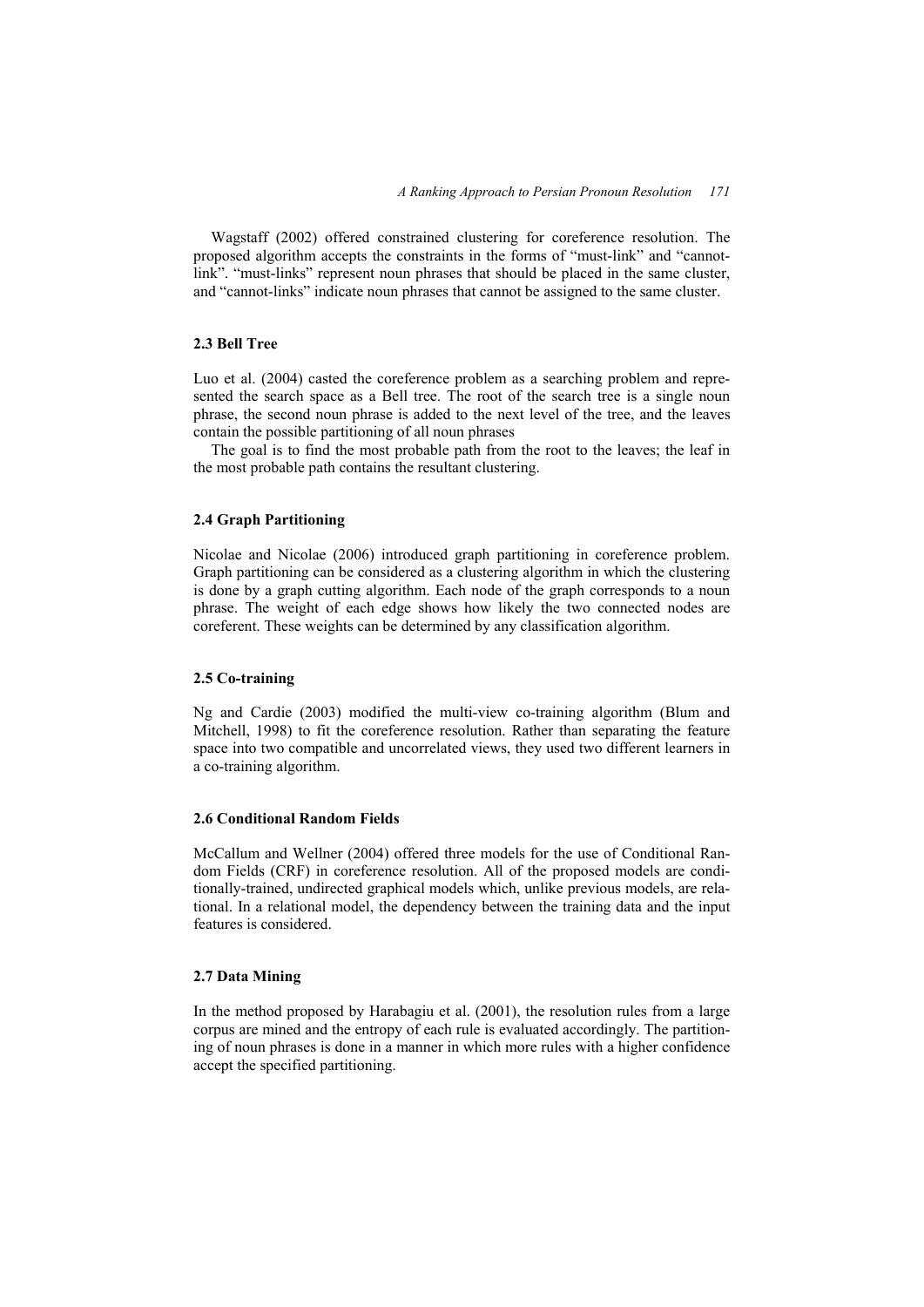Bean and Riloff (2004) presented a system which mines the relations between the words and their contexts. In this way, for each noun phrase a kind of semantic rule is achieved, and it helps the improvement of coreference resolution.

Bergsma and Lin (2006) offered a method in which the likelihood of the coreference between a pronoun and its candidate antecedent is learned based on the dependency parse path between the pronoun and its candidate antecedents.

#### **2.8 First-Order Probabilistic Model**

Culotta et al. (2007) offered a particular method for doing training and inference in first-order models of coreference, in which the features are over a set of noun phrases rather than a pair of noun phrases. Their method results in a first-order probabilistic model for coreference resolution. First-order probabilistic logic is a first-order logic that associates a real-valued parameter to every predicate.

## **2.9 Ranking**

Denis and Baldridge (2007) proposed a supervised ranking approach for pronoun resolution. The ranking enables all candidate antecedents to be evaluated together; whereas classification methods examine at most two candidate antecedents at a time. They showed that their proposed method outperforms the best classification method.

# **3 Persian Pronouns**

Persian and its varieties are spoken by more than 71 million people in Iran, Afghanistan, and Tajikistan. Normal Persian sentences are structured as " (optional subject) (optional prepositional phrase) (optional object) verb". However, it can also have a free word order in many places, and this characteristic make parsing and other related processing of Persian more difficult than those of English.

Persian is a null-subject language, and nominal pronouns can be omitted from a sentence. It has 18 different pronouns: four first person pronouns, four second person pronouns, nine third person pronouns, and one pronoun which doesn't have number and can be used in place of every noun phrase.

Persian pronouns have special characteristics that make their resolution more difficult than that of English pronouns. Persian's third person pronouns do not have any gender information. Besides, some plural pronouns are sometimes used in place of singular human pronouns to show respect, and singular pronouns may also refer to plural non-human noun phrases. These characteristics cause that the gender and number agreement, which are two of the most effective features in pronoun resolution, become either useless or less effective in Persian pronoun resolution.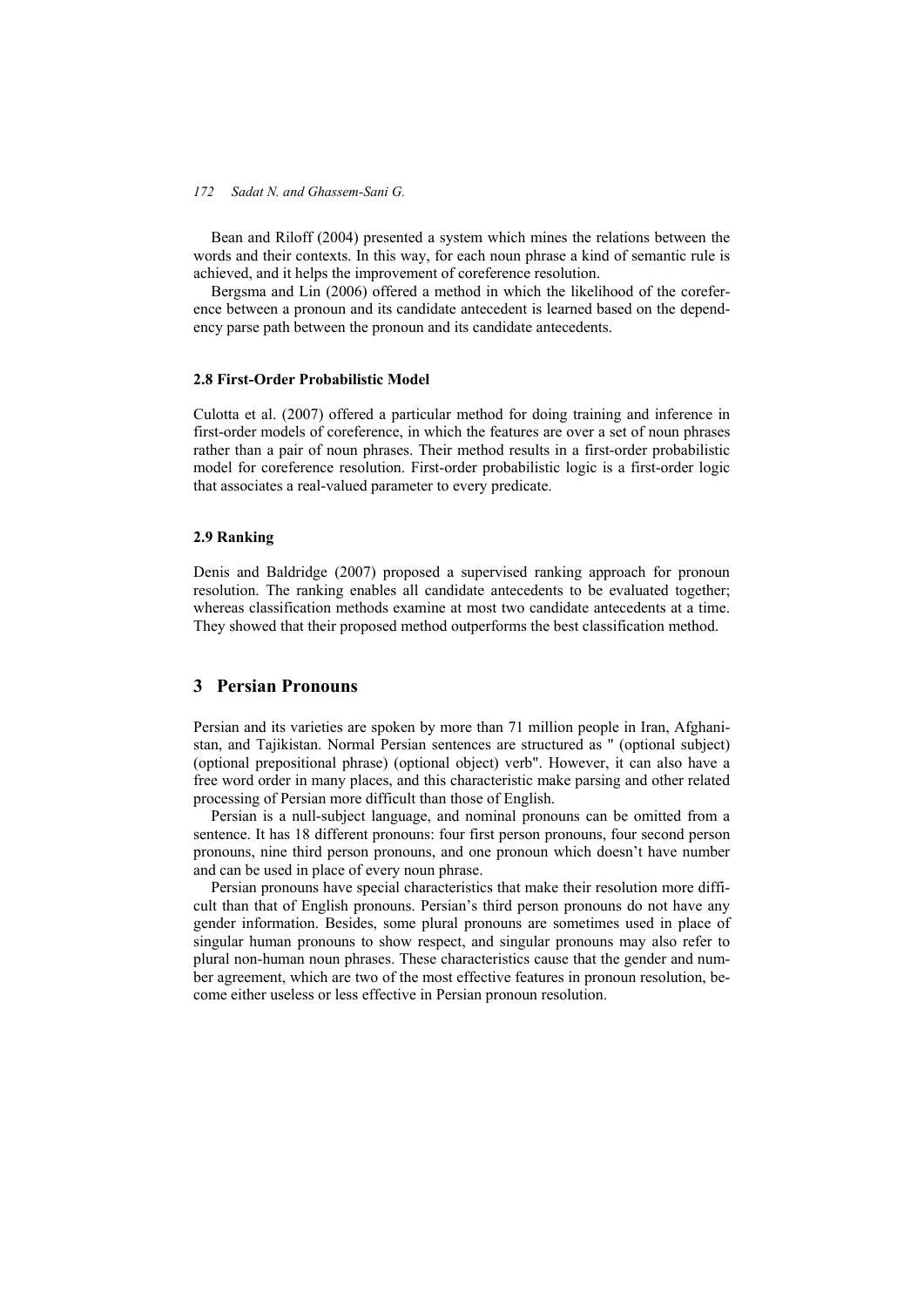## **4 Ranking Approaches**

Using ranking (re-ranking) approaches for solving complex natural language processing problems has increasingly received attention in recent years. The main motivation for using the ranking approaches is their ability to directly compare between different responses and pick the most proper response.

Ranking has been successfully applied in a variety of NLP tasks including machine translation (Och, 2003; Shen et al, 2004), question answering (Ravichandran et al, 2003), parsing (Collins, 2000; Charniak and Johnson, 2005), and English pronoun resolution (Denis and Baldridge, 2007).

As it has been mentioned in section 3, Persian pronoun resolution has some characteristics that make it more difficult than that of English. Thus, it can be considered as a new NLP domain for evaluating the strength of a ranking method.

#### **4.1 Maximum Entropy Ranker**

The problem of pronoun resolution can be modeled with Maximum Entropy (Max-Ent) in two different ways: classification and ranking. A MaxEnt classifier allocates each pair (consist of a pronoun and a candidate antecedent) to one of "coreferent" or "non-coreferent" classes, while a MaxEnt ranker selects a single candidate as the antecedent of a pronoun. This means that a MaxEnt classifier can select many candidates as antecedents of a single pronoun, as long as the pairs including those antecedents and the pronoun are marked as "coreferent". In contrast, a MaxEnt ranker always selects the most probable candidate antecedent as a pronoun's antecedent.

Suppose we have a set of candidate antecedents  $A = \{a_1, a_2, ..., a_n\}$  for a pronoun *p*, and  $f_k(a, p)$ ,  $k = 1, ..., K$  are K different feature functions which calculate the features based on the pair  $(a, p)$ . The maximum entropy classifier can be modeled as equation 1,

$$
p(c \mid a, p) = \frac{\exp[\sum_{k=1}^{K} \lambda_{k,c} f_k(a, p)]}{\sum_{c'} \exp[\sum_{k=1}^{K} \lambda_{k,c'} f_k(a, p)]}
$$
(1)

where,  $\lambda_{k,c}$   $k = 1,..., K$  and  $c = \{coreferent, non-coreferent\}$  are the model parameters.

Maximum entropy ranker is modeled as equation 2,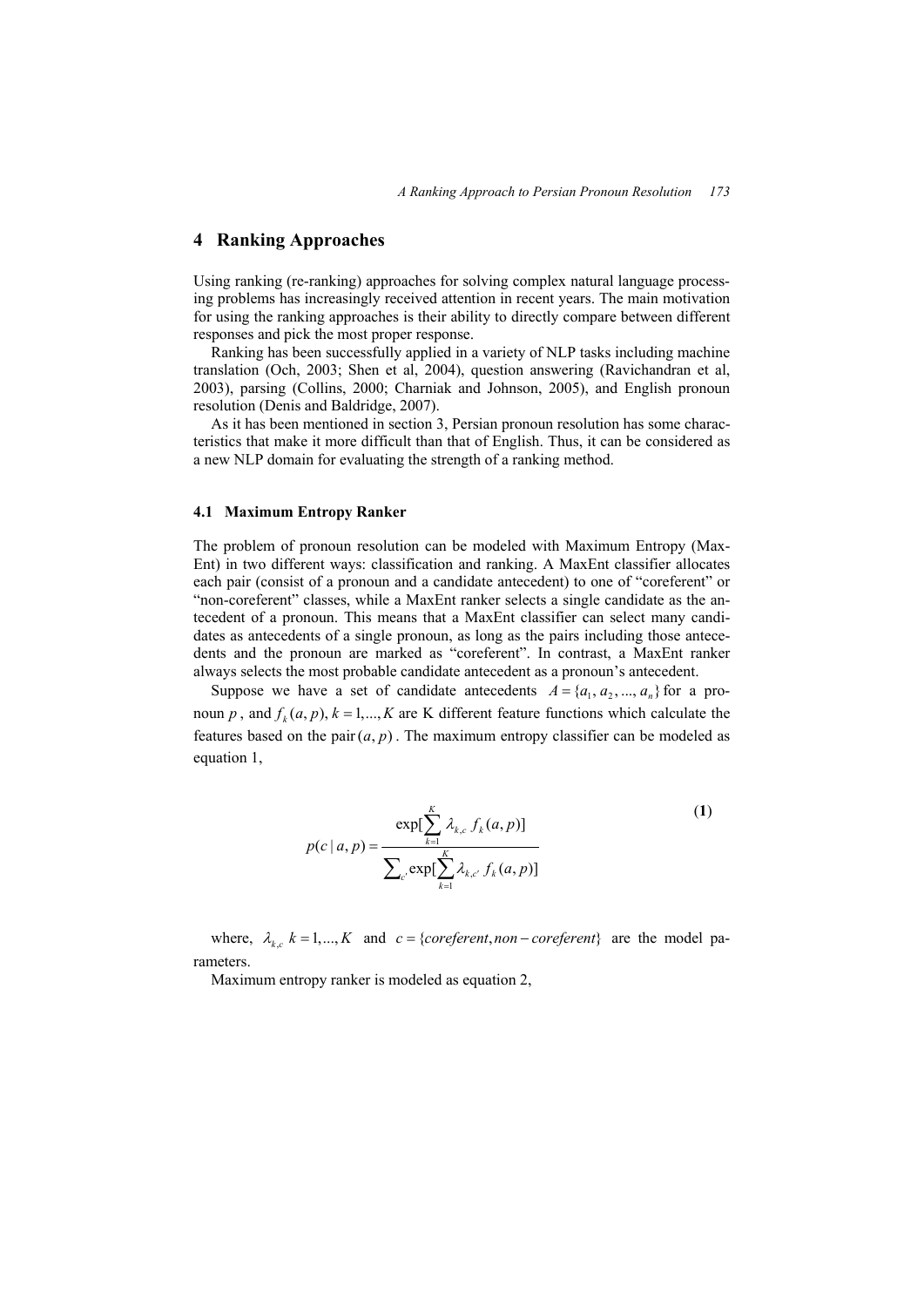$$
p(a|p) = \frac{\exp[\sum_{k=1}^{K} \lambda_k f_k(a,q)]}{\sum_{a'} \exp[\sum_{k=1}^{K} \lambda_k f_k(a',q)]}
$$
 (2)

where,  $\lambda_k$   $k = 1, ..., K$  are the model parameters.

In the classifier model, for each class (coreferent and non-coreferent), the weights of each feature functions are computed separately, whereas in the ranker model, the weights do not depend on class labels and there is the same set of feature weights for all classes. Thus, the ranker model allows all candidate antecedents to be compared together.

# **5 A Persian Pronoun Resolution System**

This section describes a Persian pronoun resolution system which casts the pronoun resolution as a classification and ranking task.

#### **5.1 Data Set**

In order to use a learning method for coreference resolution, a suitable coreferentially annotated corpus is needed. The development and evaluation of automatically trained coreference systems is dependent on the existence of such corpora.

In this section, we briefly describe a Persian coreferentially annotated corpus, PCAC-2008, which was developed by appropriate annotation of another Persian corpus named Bijankhan (Bijankhan, 2004).

#### **5.1.1 Bijankhan Corpus**

Bijankhan is a corpus containing a huge number of Persian syntactic-semantic annotated documents. It contains wide variety of linguistic data in different subjects. It can be considered as a complete statistical universe of Persian documents. Bijankhan includes syntactic and semantic tagging. It is organized and tagged as a word-level corpus.

Bijankhan contains 3050 different documents and is based on daily news and common texts. One example of the supplied information in Bijankhan is shown in Fig. 1.

Each line contains a word and some syntactic and semantic features such as part of speech (POS), number information of that word. The previous applications of Bijankhan includes morphological analysis (Feyzbakhsh et al., 2008) and unsupervised grammar induction (Mirroshandel et al. 2007; Mirroshandel and Ghassem-Sani, 2008).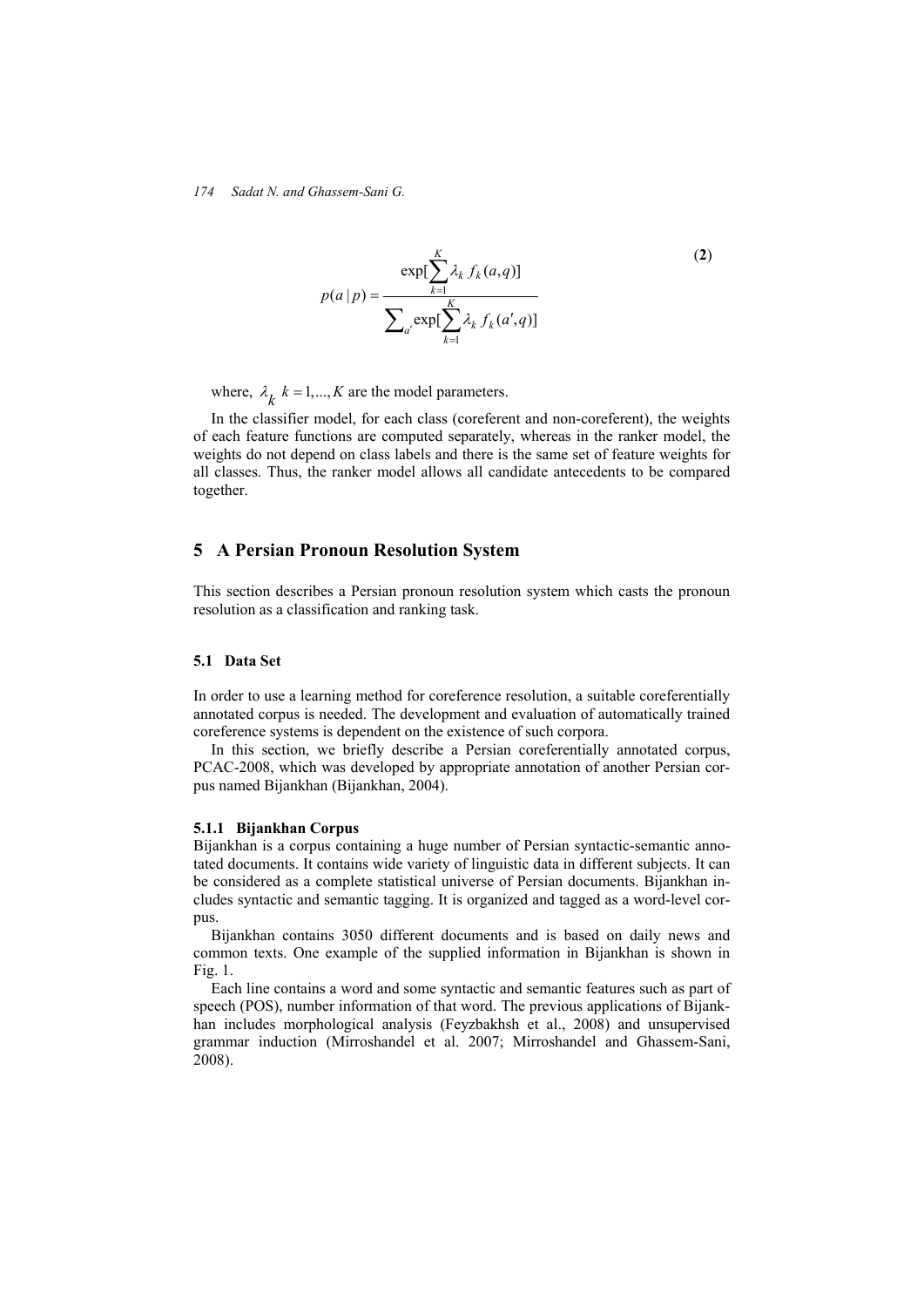

**Fig. 1.** Annotation of Bijankhan for a sample sentence: Each word of a sentence was tagged in a separate line which contains some basic syntactic-semantic knowledge of that word. Each line begin with "W \*" marker and then followed by a POS of each word repeated two times. N, P, PRO, ADJ, V, DELM are the abbreviation of noun, proposition, pronoun, adjective, verb and delimiter respectively. The last word of each line is the tagged word itself.

## **5.1.2 PCAC-2008 Corpus**

PCAC is the abbreviation of Persian Coreferentially Annotated Corpus. It is a partial extension of Bijankhan corpus, in which the coreference information has been added. Different Bijankhan articles in different topics and lengths were annotated in PCAC.

PCAC consists of 2006 labeled pronouns drawn from 30 different documents, and each pronoun is marked with its nearest antecedent. Fig. 2 shows how the annotations of Bijankhan have been extended in PCAC-2008.

```
شناخت W × N N،SING،COM،GEN
علايق W × N N.PL.COM.GEN
\overline{\mathsf{W}}\times\overline{\mathsf{N}} N.PL,COM,SET9 کو دکان
\mathbf{W} \times \mathbf{P} \mathbf{P} در
\mathsf{W}\times \mathsf{N} N.SING،COM،GEN اشتياق
.<br>آنها PRO DEMO PL SET9 N × PRO
W \times P P \simW \times N N,SING,COM کتاب
\mathbf{W} \times \mathbf{P} \mathbf{P} از
ضرورتهای W × N N،PL،COM،GEN
سے W × ADJ ADJ،SIM اجتناب ناپذیر
\boldsymbol{\mathsf{W}}\times\boldsymbol{\mathsf{V}} V, PRE SIM
W \times DELM DELM .
```
**Fig. 2.** Annotation of PCAC-2008 for the annotated sentence of Fig. 1: : Coreference information has been added to the Bijankhan annotations by the use of "SET" feature.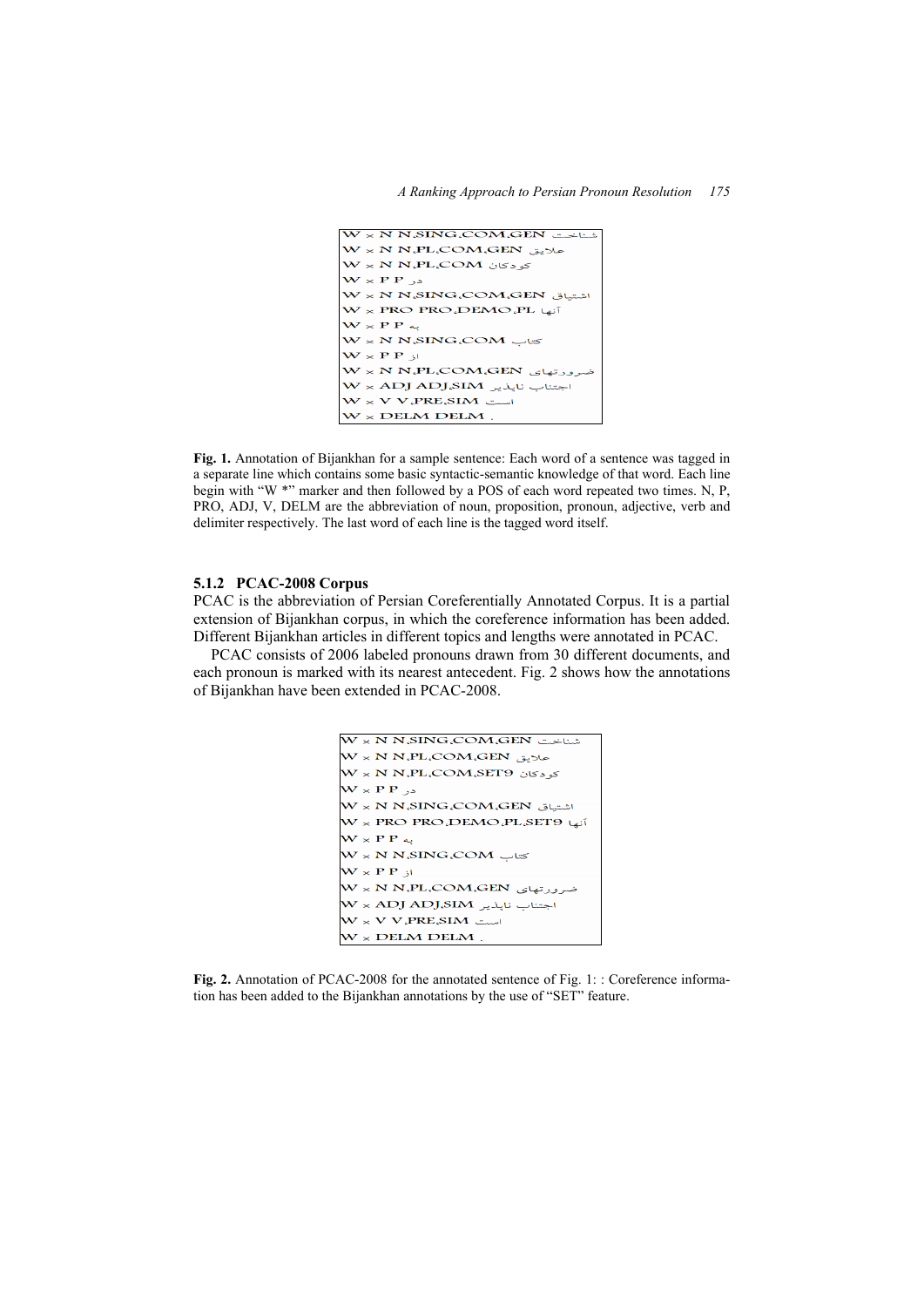#### **5.2 Training Samples**

Positive training samples were made by pairing each pronoun and its nearest antecedent, and negative samples were made by pairing pronouns and their negative antecedents. Every noun phrase between each pronoun and its nearest antecedent is considered as a negative antecedent of that pronoun.

#### **5.3 Feature Set**

We used the Denis and Baldridge (2007) feature set for evaluating the Persian pronoun resolution system. In addition to the features explained in (Denis and Baldridge, 2007), a genitive feature was also added which determines whether a pronoun is genitive or not. This feature is effective in Persian pronoun resolution and Bijankhan annotation contains this information. Besides, we have not used the gender agreement feature due to the lack of gender information in Persian pronouns.

The used feature set is composed of 25 features that can be divided into three groups: 1) features describing the pronoun, 2) features describing a candidate antecedent, and 3) features describing the relationship between the pronoun and candidate antecedents.

### **5.4 Learning Methods**

#### **5.4.1 Classification Algorithms**

Theoretical studies in machine learning such as what was done by Wolpert and Macready (1995), have demonstrated that none of the inductive algorithms is generally superior to others. In order to see which learning algorithm is the most proper for a specific language processing task, it is necessary to compare different machine learning methods experimentally on that particular task. If the bias of a learning algorithm better fits to the properties of a specific task, the resulting model would be more suitable for the new data of the same task.

Daume (2006) mentioned that the most popular choices of the classifier for the coreference resolution task in the literatures are decision trees and MaxEnt models. However, it doesn't mean that these learning methods are also the most appropriate ones for a coreference resolution task.

We used these two classifiers plus Perceptron and SVM classifiers, which are regarded as two of the most effective methods for the binary classification problems.

#### **5.4.2 The Ranking Algorithm**

Maximum Entropy modeling has been extremely successful for many ranking tasks (Denis and Baldridge, 2007; Charniak and Johnson, 2005; Elwell, 2008; Ji and Grishman, 2005; Kim and Hovy, 2005; Nguyen and Kim, 2008; Wellner and Pustejovsky, 2007; etc). Thus, we used it for evaluating the effect of ranking in Persian pronoun resolution.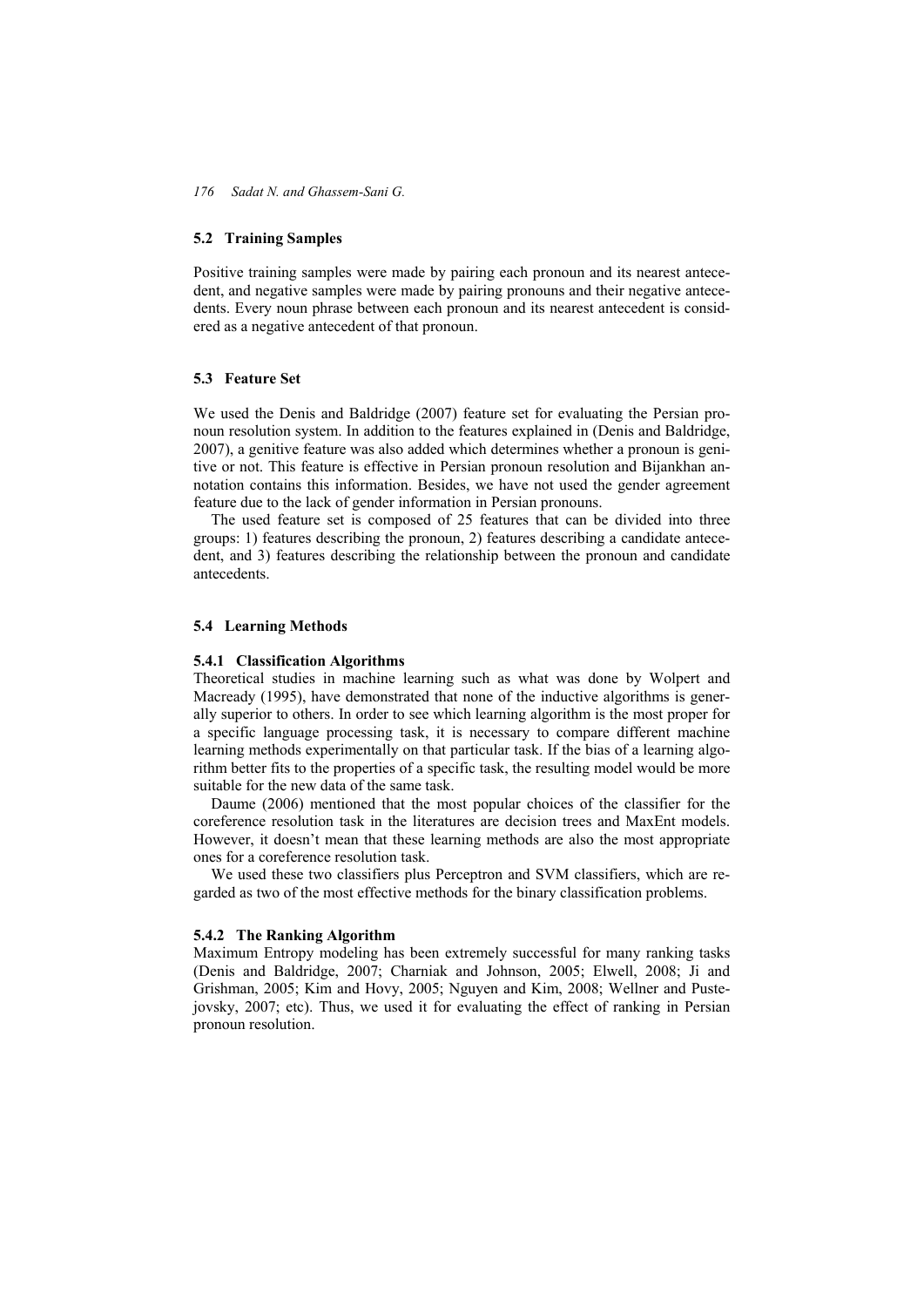#### **5.5 Testing the Trained System**

After training the ranker and classification algorithms, the trained learners are used to guide the resolution of pronouns. First, the learning samples are made by finding candidate antecedent for each pronoun and pairing them. After preparing the learning samples, and in the case of classifiers, each pair is examined by the classifier and is classified as a "coreferent" or "non-coreferent". The candidate antecedent of each coreferent pair is considered as an antecedent of that pair's pronoun. Thus, each pronoun may have several antecedents.

In the case of ranker, all pairs made for the same pronoun are considered at the same time, and the candidate antecedent of the most probable pair is selected as the pronoun's antecedent.

## **6 Evaluations**

The evaluation of the ranker model in contrast with the classification methods is presented in this section.

The same preprocessing modules and feature set were used for evaluation of classification methods and the ranker model; we performed a 10-fold cross validation to evaluate each of the examined methods. The performance is reported in terms of precision, recall and  $F_1$ -measure of the referential pronouns.

Regarding setting the learner-specific parameters, we used the default values for all examined learners unless otherwise stated. In the case of MaxEnt, we used 100 iterations of the improved iterative scaling algorithm using Gaussian prior.

The SVM learner was evaluated by RBF, sigmoid, and polynomial kernels and with different degrees for polynomial kernel. The SVM result reported in Table 1 is the best achieved result (i.e., the polynomial kernel of degree 3).

#### **6.1 Results and Discussion**

The results of classification methods in comparison with that of the ranker model are presented in table 1. The results show that the MaxEnt ranker significantly improves the MaxEnt classifier; however, its results are not better than that of the C4.5 and Perceptron base classifiers (while MaxEnt ranker performs better than the best classification method for English pronoun resolution (Denis and Baldridge, 2007)). Thus, the achieved results confirm the Wolpert and Macready (1995) studies and show that the decision tree learner has a better performance than the other examined methods in the Persian pronoun resolution.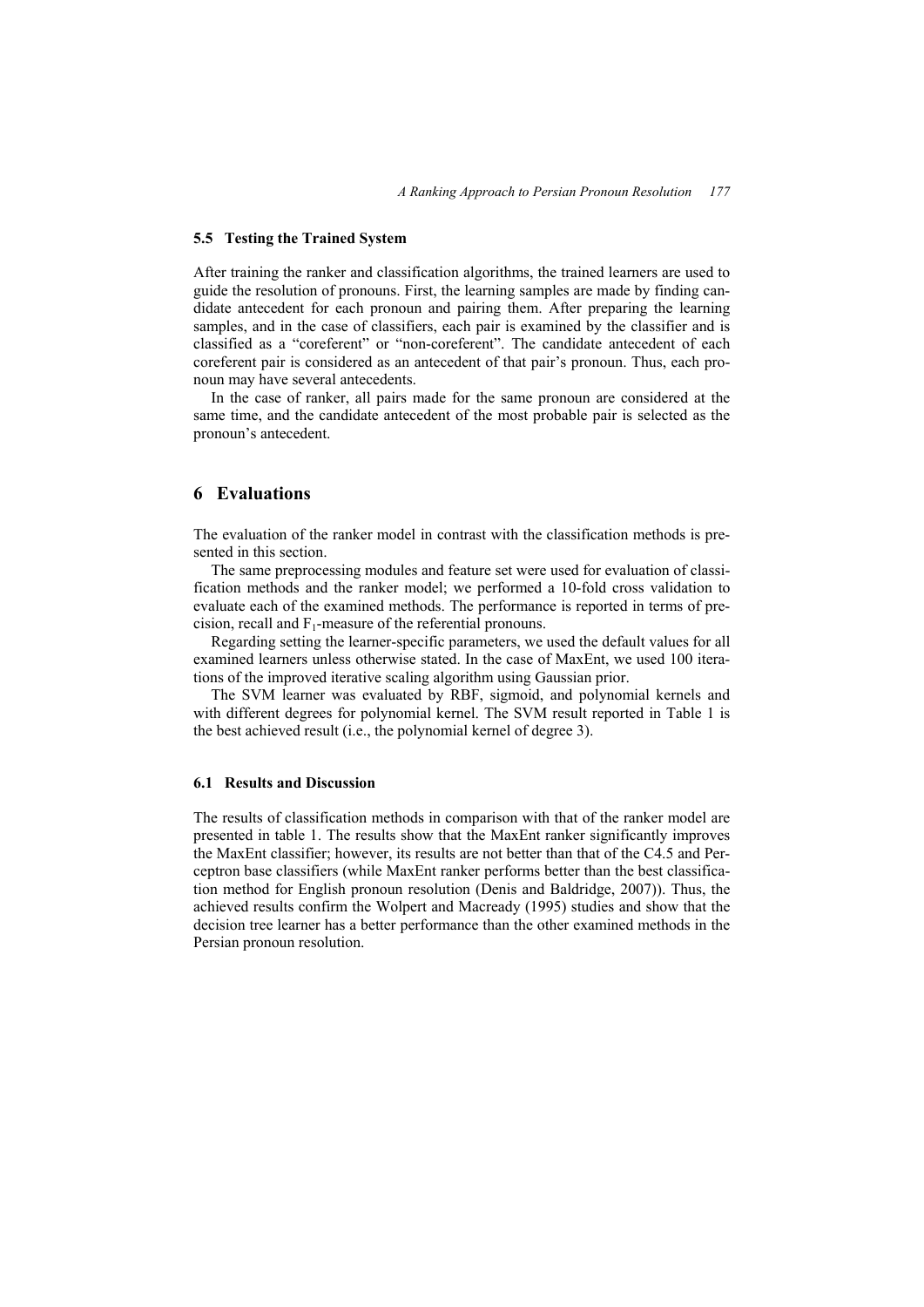| <b>Learning method</b> | Recall | Precision | $F_1$ |
|------------------------|--------|-----------|-------|
| C4.5                   | 31.70  | 75.99     | 44.73 |
| Perceptron             | 27.47  | 49.64     | 35.36 |
| <b>SVM</b>             | 17.00  | 79.12     | 27.98 |
| MaxEnt classifier      | 4.01   | 19.92     | 6.68  |
| MaxEnt ranker          | 30.34  | 30.34     | 30.34 |

**Table 1.** Results of C4.5, Perceptron, SVM and MaxEnt classifiers in comparison with MaxEnt ranker

### **6.2 Error Analysis**

Denis and Baldridge MaxEnt ranker (2007) achieved the  $f_1$ -measure of 74.0%, while the achieved result for Persian pronoun resolution is 30.34%. Our error analysis reveals that the poor performance of the two examined system (classification and ranker systems) can mainly be attributed to the following reasons:

- 1. Our non-statistical parser and the Persian free word order grammar that result in a highly unbalanced training data in which positive samples are only 2.8% of the whole data. The parser is used for determination of noun phrases; a nonstatistical parser with a free word order grammar finds more noun phrases between a pronoun and its nearest antecedent, and thus results in a highly unbalanced data set.
- 2. The lack of gender and number agreement features that was addressed in section 3.

# **7 Conclusions**

We have evaluated the maximum entropy ranker and four base classifiers for Persian pronoun resolution in order to evaluate the effect of ranking model in this domain.

The results show that the MaxEnt ranker significantly outperforms the MaxEnt classifier: improving the  $F_1$  measure from 6.68% to 30.34%. However, it does not outperform all the examined classifiers; C4.5 and Perceptron classifiers are more suitable and had better performance in Persian pronoun resolution.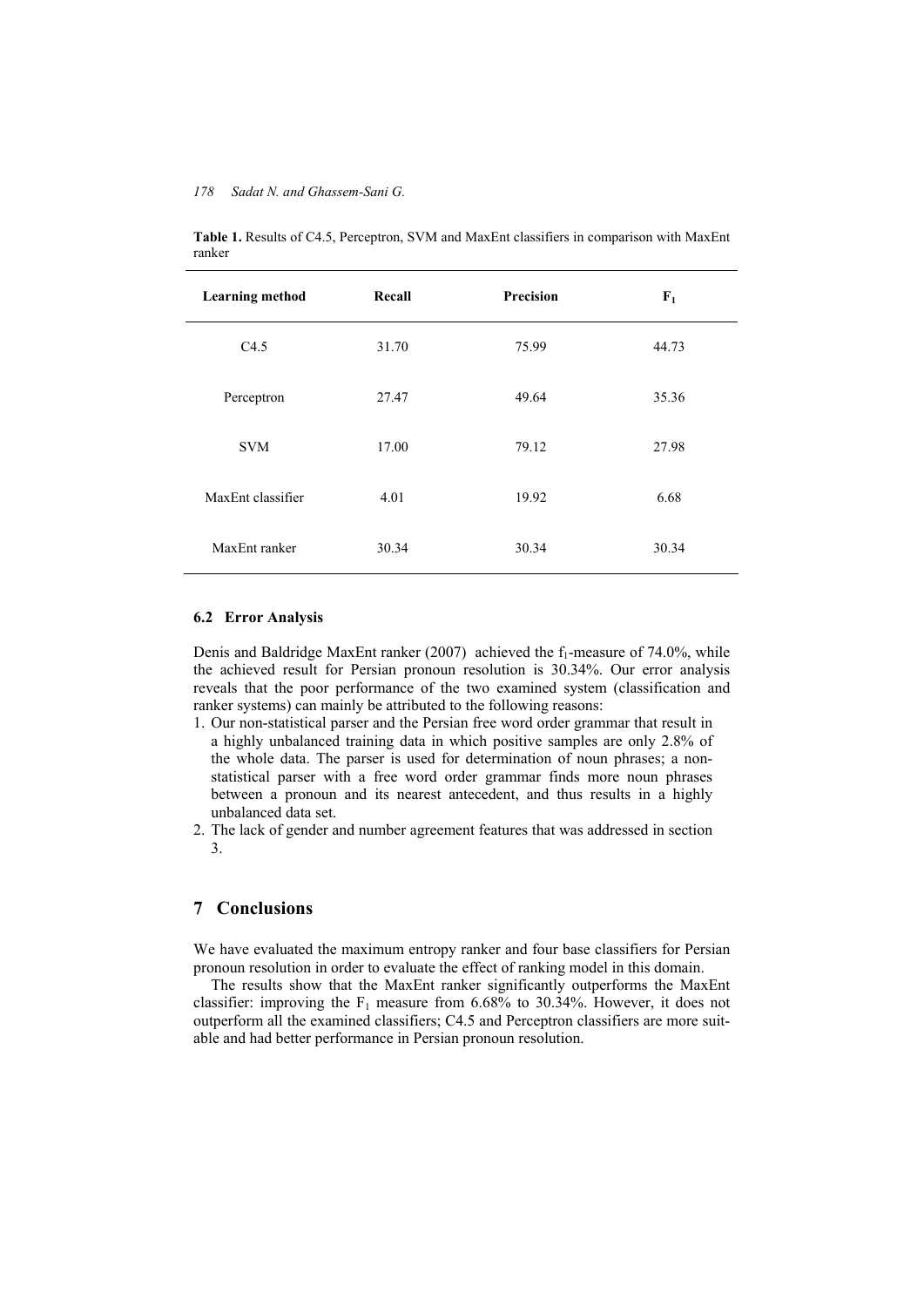One can suggest several possible types of futures works to improve the performance of the presented system. We used the MaxEnt ranker because it is the most common ranking technique in NLP literatures; however, the use of the probability estimation trees (PETs) is an important avenue to explore further. PETs are trees which estimate the probability of class membership and can be used as a ranker (Breiman et al, 1984, Provost and Domingos, 2000, Margineantu and Dietterich, 2001). As it was shown, the decision tree classifier achieved the best results for the Persian pronoun resolution. On the other hand, the results show that the maximum entropy ranker significantly outperforms the maximum entropy classifier. Thus, the use of PETs for Persian pronoun resolution can be considered as an important extension of this study, which may improve the results considerably.

The use of syntactic parse tree as a structured feature is another important area for future works. Yang et al. (2006) presented a method in which a syntactic parse tree was used as a structured feature, and then proper kernels were applied to such a feature, together with other ordinary feature. Their results showed that the system including the structured feature could increase the success rate significantly. We weren't able to use such a structured feature due to the lack of a non-commercial probabilistic parser. For example, our non-statistical parser finds 2050 different parse trees (and 16 different noun phrases) for a simple sentence with POSs like "N N N N P N N N V". Thus, the use of convolution tree kernels seems impractical with these huge number of parse trees for each sentence.

# **References**

- 1. Bean, D., Riloff, E.: Unsupervised learning of contextual role knowledge for coreference resolution*.* In: HLT-NAACL, pp. 297--304 (2004).
- 2. Bergsma, Sh., Lin, D.: Bootstrapping Path-Based Pronoun Resolution. In: COLING/ACL-06, pp. 33--40 (2006).
- 3. Bijankhan, M.: The rule of linguistic corpora in writing a grammar: an introduction to a software. Iranian Journal of Linguistics, vol 19 (2004).
- 4. Blum, A., Mitchell, T.: Combining Labeled and Unlabeled Data with Co-training. In: COLT, pp 92--100 (1998).
- 5. Breiman, L., Friedman, J. H., Olshen, R. A., Stone, C. J.: Classification and regression trees. Wadsworth international group (1984).
- 6. Cardie, C., Wagstaff, K.: Noun Phrase coreference as clustering*.* In: EMNLP/VLC, pp. 82--89 (1999).
- 7. Charniak, E., Johnson, M.: Coarse-to-fine n-best parsing and maxent discriminative reranking. In: ACL (2005).
- 8. Collins, M.: Discriminative reranking for natural language parsing. In: ICML-2000 (2000).
- 9. Culotta, A., Wick, M., Hall, R., McCallum, A.: First-Order Probabilistic Models for Coreference Resolution. In: NAACL HLT 2007, pp. 81--88 (2007).
- 10.Daume, H.: Practical Structured Learning Techniques for Natural Language Processing. Ph.D. dissertation, Department of computer science, University of Southern California (2006).
- 11.Denis, P., Baldridge, J.: A Ranking Approach to Pronoun Resolution. In: IJCAI, pp. 1588--1593 (2007).